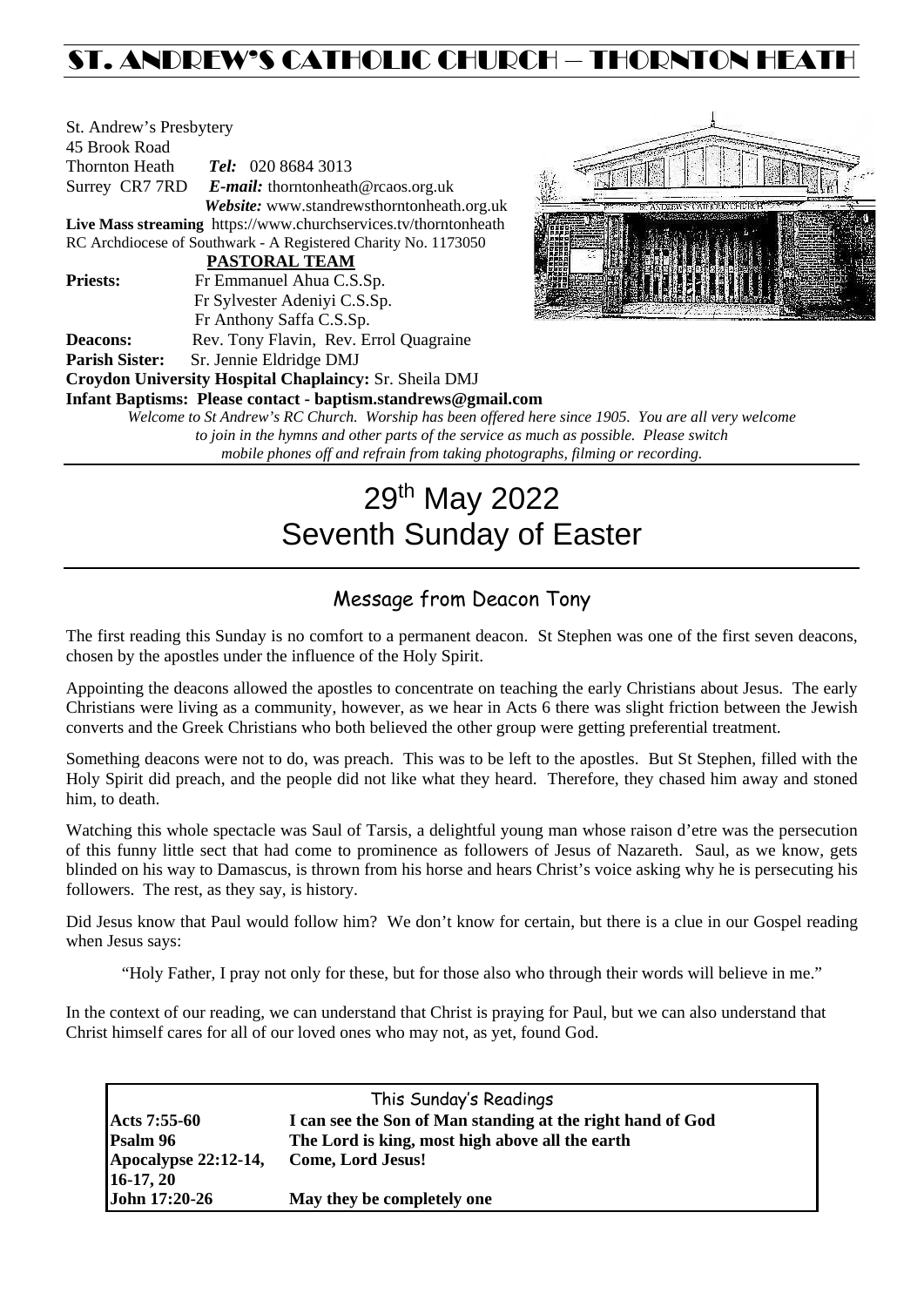### Diary for the Week

| UNIY JUI IIIE WEEN                |                    |                                        |                                        |  |  |
|-----------------------------------|--------------------|----------------------------------------|----------------------------------------|--|--|
| Sunday 29 <sup>th</sup> May       |                    | 6.00pm (Saturday) First Mass of Sunday | Joseph Dias RIP 1 <sup>st</sup> Anniv  |  |  |
| $7th$ Sunday of Easter            | $9.30$ am          | <b>Mass-RCIC First Communion</b>       | Paul Etuka RIP                         |  |  |
| <b>World Communications</b>       | 11.30am            | <b>Mass</b>                            | Jude-Martin Etuka - Special Intentions |  |  |
| Day                               | 6.00 <sub>pm</sub> | <b>Mass</b>                            | For the people of the parish           |  |  |
|                                   | 4.00pm             | <b>Confirmation session</b>            |                                        |  |  |
|                                   | $7.00 - 9.00$ pm   | <b>Charismatic Prayer Group</b>        |                                        |  |  |
| Monday 30 <sup>th</sup> May       | 7.30am             | Mass                                   | <b>Anthony Conway RIP</b>              |  |  |
|                                   | 10.00am            | Mass                                   | Teresa Laundricall - Thanksgiving      |  |  |
| Tuesday 31 <sup>st</sup> May      | 7.30am             | Mass                                   | Fr Adolfo Pacheco RIP                  |  |  |
| The Visitation of the             | 10.00am            | <b>Mass</b>                            | Sr Jennie Eldridge DMJ - Wellbeing     |  |  |
| <b>Blessed Virgin Mary</b>        | 7.45pm             | <b>RCIA</b>                            |                                        |  |  |
| Wednesday 1 <sup>st</sup> June    | 7.30am             | <b>Mass</b>                            | Deceased Members Andradi Family RIP    |  |  |
|                                   | 10.00am            | <b>Mass</b>                            | Euphemia Pereira RIP                   |  |  |
|                                   | 7.30pm             | <b>Legion of Mary (Church</b>          |                                        |  |  |
|                                   |                    | Annex)                                 |                                        |  |  |
| Thursday 2 <sup>nd</sup> June     |                    |                                        |                                        |  |  |
| <b>Bank Holiday - Queen's</b>     | 10.00am            | Mass                                   | Andradi Family – Wellbeing             |  |  |
| <b>Platinum Jubilee</b>           |                    |                                        |                                        |  |  |
| Friday 3rd June                   | 10.00am            | <b>Mass</b>                            | Santano Rebello RIP Anniv              |  |  |
| <b>Bank Holiday - Queen's</b>     | $10.30 - 12$ noon  | <b>Adoration</b>                       |                                        |  |  |
| <b>Platinum Jubilee</b>           | 7.00pm             | <b>Divine Mercy Prayers</b>            |                                        |  |  |
| Saturday 4 <sup>th</sup> June     | 9.30am             | Mass                                   | Power & Fennelly Families (F)          |  |  |
|                                   | $10.00 - 10.30$ am | <b>Confessions</b>                     |                                        |  |  |
|                                   | $5.00 - 5.30$ pm   | <b>Confessions</b>                     |                                        |  |  |
|                                   | 6.00 <sub>pm</sub> | <b>First Mass of Sunday</b>            | <b>Bernie Gannon RIP</b>               |  |  |
| <b>Sunday 5<sup>th</sup> June</b> | 9.30am             | <b>Mass - 'Sending Forth' RCIA</b>     | Pasquelina (Rina) Fernandes RIP        |  |  |
| Pentecost Sunday                  | 11.30am            | <b>Mass</b>                            | Paul Etuka RIP                         |  |  |
| Solemnity                         | 6.00 <sub>pm</sub> | <b>Mass</b>                            | For the people of the parish           |  |  |
|                                   | $7.00 - 9.00$ pm   | <b>Charismatic Prayer Group</b>        |                                        |  |  |

Church cleaners: this week: Fifi's Group, next week: Sancho's Dusters

## St. Andrew's Parish Notices

#### **FACEMASKS**

Please can we ask you to continue to use a face covering if you are able to and to use the hand sanitiser when entering Church.

#### **DIVINE MERCY**

Please join us in the Church every Friday evening from 7pm for prayers. All are very welcome to attend.

#### **SECOND COLLECTION THIS WEEKEND**

There will be a second collection this weekend, 29<sup>th</sup> May, for World Communions Sunday. This collection supports the work of the Catholic Communications Network (CCN), the media office of the Bishops' Conference of England and Wales. The CCN seeks to be of service both to the Church and the world in offering professional channels of communication and provides support for the Bishops of England and Wales and the wider Church in promoting the Gospel through the media on current issues.

#### **QUEEN'S PLATINUM JUBILEE BANK HOLIDAYS**

Please note on the extra bank holidays for the Queen's Platinum Jubilee on 2<sup>nd</sup> and 3<sup>rd</sup> June, there will be no 7.30am Masses on those days.

#### **ADORATION**

Please come in and spend some time in the presence of Our Lord in the Blessed Sacrament for Adoration every Friday from 10.30am – 12noon.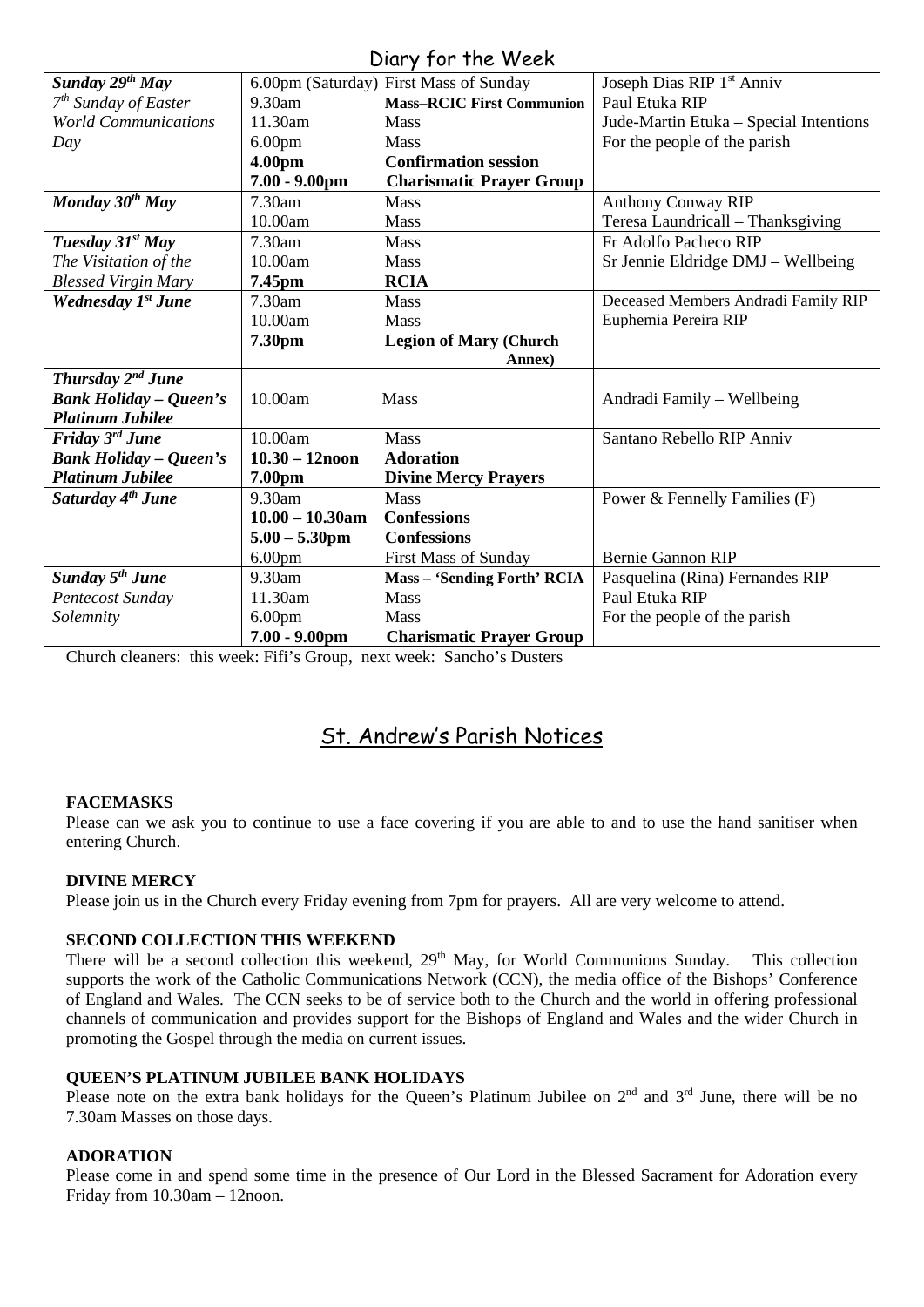#### **THE ROSARY GROUP**

The Rosary is prayed each weekday after the 10am Mass (and Saturday 9.30am). All are very welcome to join.

#### **PARISH SURGERY**

Please note there is no Parish Surgery on Monday evening this week as it is the half-term holiday for schools.

#### **SPRING PLENARY 2022 RESOLUTION: REINSTATEMENT OF SUNDAY OBLIGATION BY BISHOP CONFERENCE**

In the Holy Sacrifice of the Mass, the Lord's Supper, the Lord Jesus entrusted to us the precious gift of Himself. With humility, we glory in being a Eucharistic people for whom attendance at Mass is essential. Looking forward to the forthcoming feast of Pentecost, we now invite all Catholics who have not yet done so to return to attending Mass in person. As the Church needs the witness of the presence of each person, so too each believer needs to journey in faith and worship with their fellow disciples. Nourished by our encounter with the Risen Lord Jesus, fed with His Word and His Body and Blood in Holy Communion, and supported by the presence of each other, we receive strength week by week, to serve the Lord and glorify Him with our lives. "Virtual viewing" of Mass online does not fulfil the Sunday Obligation. It may, however, be a source of continual spiritual comfort to those who cannot attend Mass in person, for example those who are elderly and sick, for whom the obligation does not apply.

#### **SECOND COLLECTION NEXT WEEK**

The second collection next week, Sunday 5<sup>th</sup> June, for Pentecost Sunday, Spiritan Feast Day collection. This collection is also for the Holy Ghost Fathers and the missionary work carried out worldwide.

#### **REPOSITORY**

The Repository will be open after the 9.30am and 11.30am Masses on Sunday.

#### **SUNDAY COFFEE MORNINGS**

We have resumed our Sunday coffee morning in the hall after the 9.30am Mass so please do join us for a cup or two of tea/coffee.

#### **CONSECRATION OF RUSSIA AND UKRAINE TO THE IMMACULATE HEART OF MARY**

We continue to pray for everyone involved in the Ukraine conflict, please keep them all in your prayers.

#### **ALL NATIONS CATHOLIC CHARISMATIC GROUP UK FOODBANK**

The group have launched a food bank project in order to help families who are in need of extra help with regards to some food items. The next one will be held in St Andrew's Church hall on Saturday 11<sup>th</sup> June approximately from 12.00 – 1.00pm. We would welcome any food donations, tinned, dry packets, etc. Please see the poster in the porch for more info and contact details. If you know of any families who may benefit from this, please let them know.

#### **CHARISMATIC PRAYER GROUP**

Please join our group for prayer meetings every Sunday evening in the Church from 7.00 – 9.00pm. All are very welcome to come along and join us in praises, prayers, Bible studies and youth group ministry. For further details please call Stella on 07983 775879.

#### **A DAY WITH JESUS**

The "A Day with Jesus Group" are meeting in St Andrew's Church, please join them to pray together, sing praises, worship, say the Rosary, Divine Mercy and Adoration. The group meet every fourth Saturday of every month, the next one is on 25th June from 12.30 – 4.00pm. All are very welcome to come along, for further information please call Simon on 07947 493683.

#### **ST ANTHONY COMMUNICATIONS CONFERENCE**

There will be conference being held in St Mary's Church, West Croydon on Saturday  $4<sup>th</sup>$  June from  $9.45 - 5.00$ pm, with guest speakers and scheduled talks. Please check the poster in the porch for all the information and booking details.

#### **ANNUAL CATHEDRAL MARRIAGE MASS**

Are you celebrating your 1st, 10th, 25th, 40th, 50th, 60th or any later wedding anniversary this year? Or did you last year? If so, Archbishop John Wilson invites you to join him in celebrating a Mass for married couples at